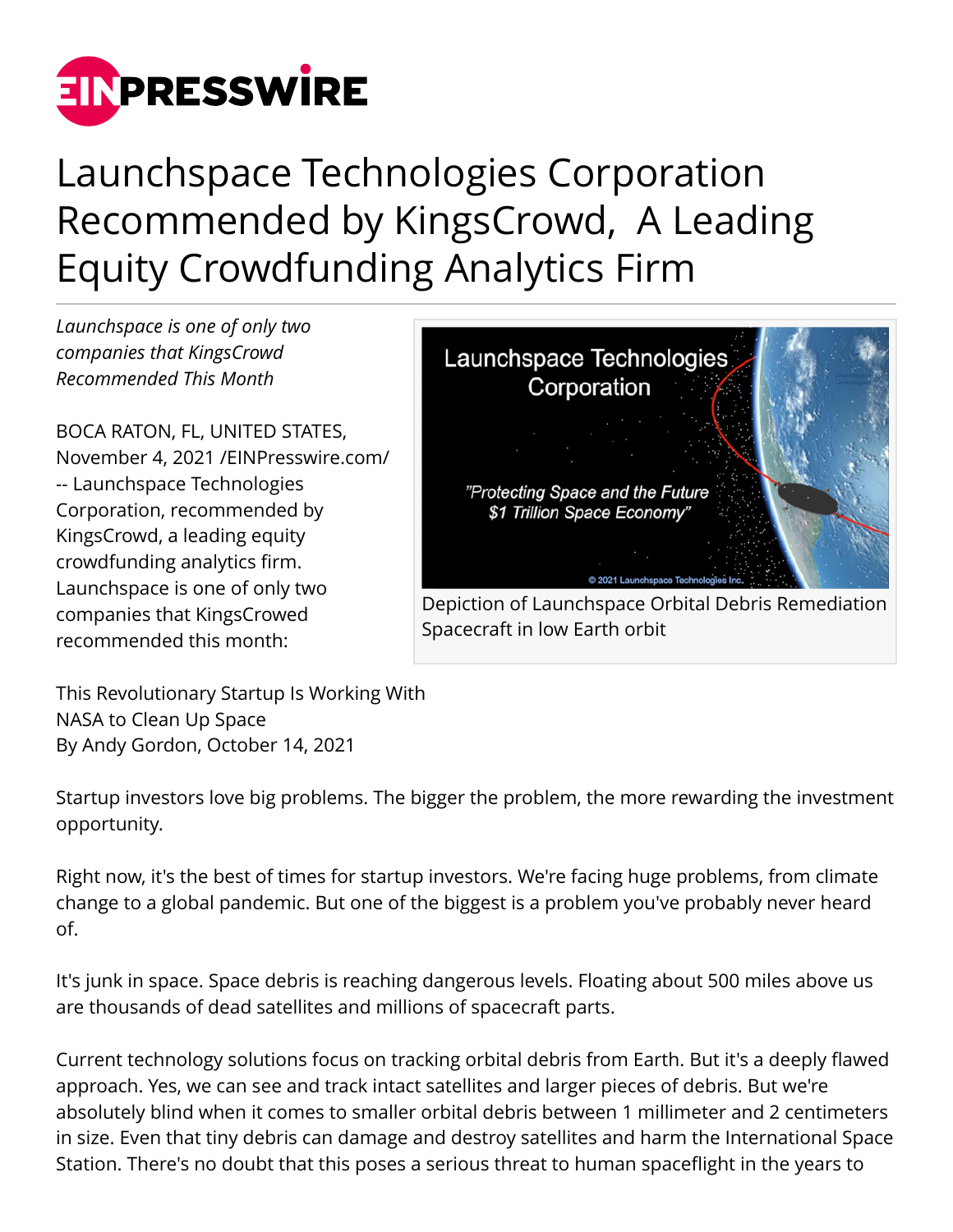come. By 2030, experts say there will be 1 trillion pieces of this small debris orbiting the Earth.

Making things worse, we're entering a period of accelerated satellite growth. 100,000 satellites are expected to be in low Earth orbits by 2030, and current solutions to safely track and manage them are inadequate.

### Uncluttering Space

Can you imagine building a city the size of New York but not including any traffic lights, crosswalks or stop signs? And then not having any way to clear the streets of stalled vehicles or any junk that's left there?

Of course not. Not only would it be unsafe, but it would also bring down NYC's \$1 trillion-plus economy.

Yet that's exactly what we're doing to the increasingly crowded low Earth orbits. And it threatens to bring down a thriving space commerce industry worth \$420 billion now... \$1 trillion in the next five years... and \$2 trillion to \$3 trillion in the next 10 years.

But it's not too late to do something about it.

In a little less than two years, Airbus will launch the world's most promising technology to fix this problem. The solution embodies technology that can both track and remove orbital debris. At least, that's the idea. It will be loaded onto the International Space Station's Bartolomeo platform, which offers the station's only unobstructed view of both Earth and outer space. And there it will stay for a year's time, testing out the capabilities of a highly sophisticated orbital debris removal solution. Its orbital debris impact pads -- which are designed to "gently" catch space junk so that there is no debris splatter from the impact -- will also be undergoing tests.

But this is not Airbus' technology. This technology is being developed (and licensed) by an amazing high-tech startup called Launchspace Technologies Corporation.

No other company is doing what Launchspace is. There are some companies focused on large orbital debris removal, which has been the conventional approach to the problem of space debris. Unfortunately, it doesn't do nearly enough to fix the problem. And what large space debris removal does do may not even be necessary.

Why not let spacecraft and the International Space Station simply maneuver around large debris? The data on free-floating space debris that Launchspace plans on providing to governments and private satellite companies will make this a relatively routine matter. Only selective removal of large orbital debris should be necessary.

The much harder task -- and the one that's actually critical -- is the tracking and removal of much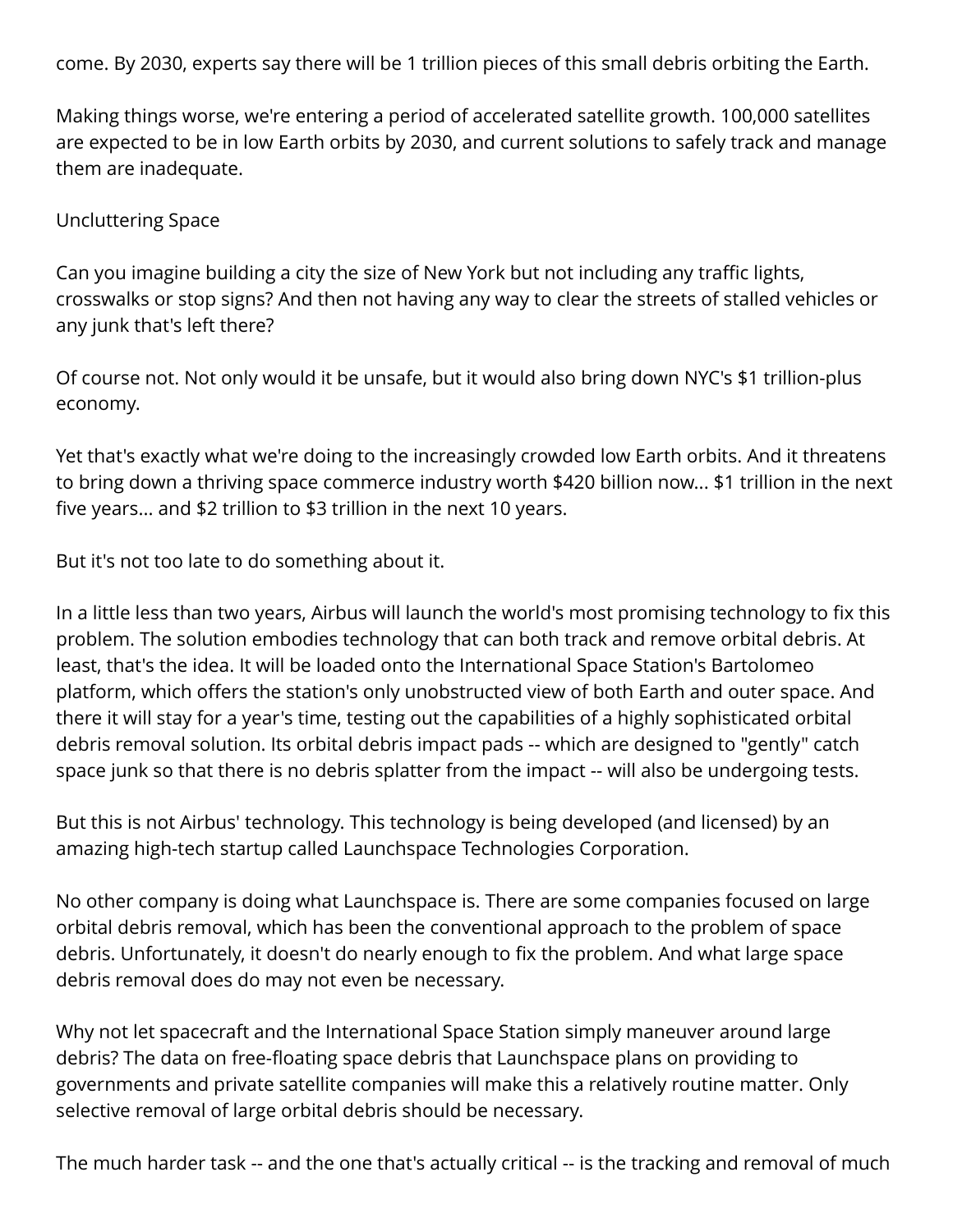smaller debris.

It seems the U.S. government agrees. It has rightly designated resolving the space debris problem as one of the nation's top-level needs. And that means, among other things, that the government will prioritize supporting solutions to this problem. That includes aiding the development of promising technologies.

Which is why NASA is helping Launchspace develop advanced lightweight material for its orbital debris removal solution. Next, Launchspace is aiming to work with the government to put sensor satellites into space. These sensor satellites will allow us to better track space debris and all of the existing and new satellites that will be in orbit in the next 10 years.

If this deal comes to fruition, Launchspace would be given a highly sensitive \$50 million-plus sensor (and possibly a second one). And it has helped prod Airbus to share its payload capacity -- an in-kind contribution of more than \$5 million.

The Launchspace sensor satellites could also provide our government with data about threats to our national security satellites. The Space Force and the Department of Defense have indicated to Launchspace that they could favor a low Earth orbit solution for detecting and tracking threats from adversaries.

Launchspace has saved millions of dollars as a result of its early government partnerships. But more than that, the help it's gotten from myriad government entities demonstrates the high regard they have for Launchspace's efforts.

That shouldn't be too surprising. It has by far the best approach to the space debris problem. Its technology is sound and holds great promise. And its co-founders are deeply experienced. CEO John Bauman is a serial entrepreneur and product developer in businesses that have intellectual property over satellites, microelectronics, broadband and more.

And CTO Marshall Kaplan is in a class of his own. He has driven innovation in the space and satellites industries for decades. Way back in July 1979, his advice aided NASA's efforts in getting Skylab -- the first U.S. space station -- to fall harmlessly into the Indian Ocean.

Marshall was a Penn State University professor. He's had stints at the Institute for Defense Analyses and Johns Hopkins University Applied Physics Laboratory. He's been a senior adviser to NASA and the Department of Defense on space missions and policies. He's also an inventor of several patents on sustaining the space environment. Marshall has earned his reputation as one of the space industry's leading lights.

## A Great Start to a Long Journey

Launchspace is off to a strong start. But its journey is just beginning. It will be several more years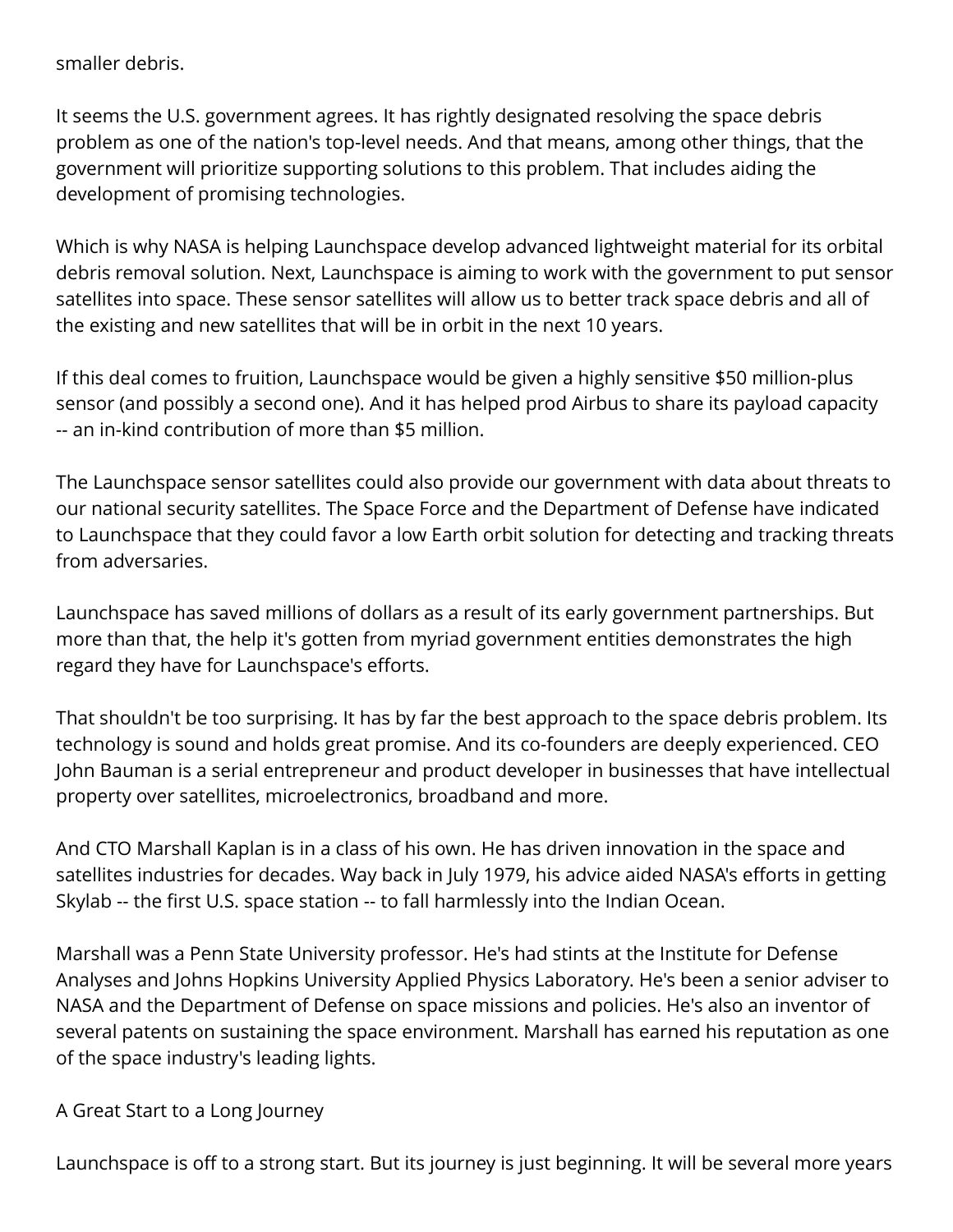before its technology becomes operational. That's the best-case scenario. Its technology may also flunk its year-long test on the International Space Station. To mitigate that risk, Launchspace is first doing ground-based testing by firing materials from "hypervelocity impact guns" at its debris impact pads.

But if all goes according to plan, its first sensor satellite would go into orbit in three years. A small scale orbital debris removal spacecraft would go into orbit in the next three and a half years. And the final (and larger) version of the orbital debris removal spacecraft would go into orbit in 2027.

By 2030, Launchspace plans on having six fully operational orbital debris removal spacecraft... and many more after that. Launchspace also plans to have three sensor satellites in orbit in five

years for an eventual planned buildout of 24 to 26 sensor satellites.

At thousands of images per day and charging \$0.50 to \$20 per image, each sensor satellite could make Launchspace hundreds of millions of dollars during its lifetime. Revenue shouldn't be a problem.

The upside is big, perhaps even massive. The technology risk is also real. It is not yet proven. But if anybody can devise an effective space debris remediation solution, it's Marshall. The technology may not be perfect yet. But with Marshall aboard, Launchspace should be able to figure things out.

Space is a hard sector to succeed in. And upsides tend to be more illusionary than real. But that's not the case here. Launchspace has a real chance of achieving great -- perhaps even spectacular -- success.

## How to Invest

Go to the [Launchspace Technologies investment page](https://netcapital.com/companies/launchspace-technologies-corporation) on Netcapital.com. If you don't have an account on Netcapital, you'll be prompted to create one. Then follow the steps and fill out the required information. It shouldn't take more than a few minutes. Then click on the orange "Invest" button.

Now choose the payment method that works best for you to transfer the funds. Your money will be held by an escrow agent until the deal closes, when it will be transferred to Launchspace, and you will officially own a piece of this exciting, innovative space technology company.

## Risks

This opportunity, like all early-stage investments, is risky. Early-stage investments often fail. Launchspace might need to raise another round of funding in a year or two, if not sooner.